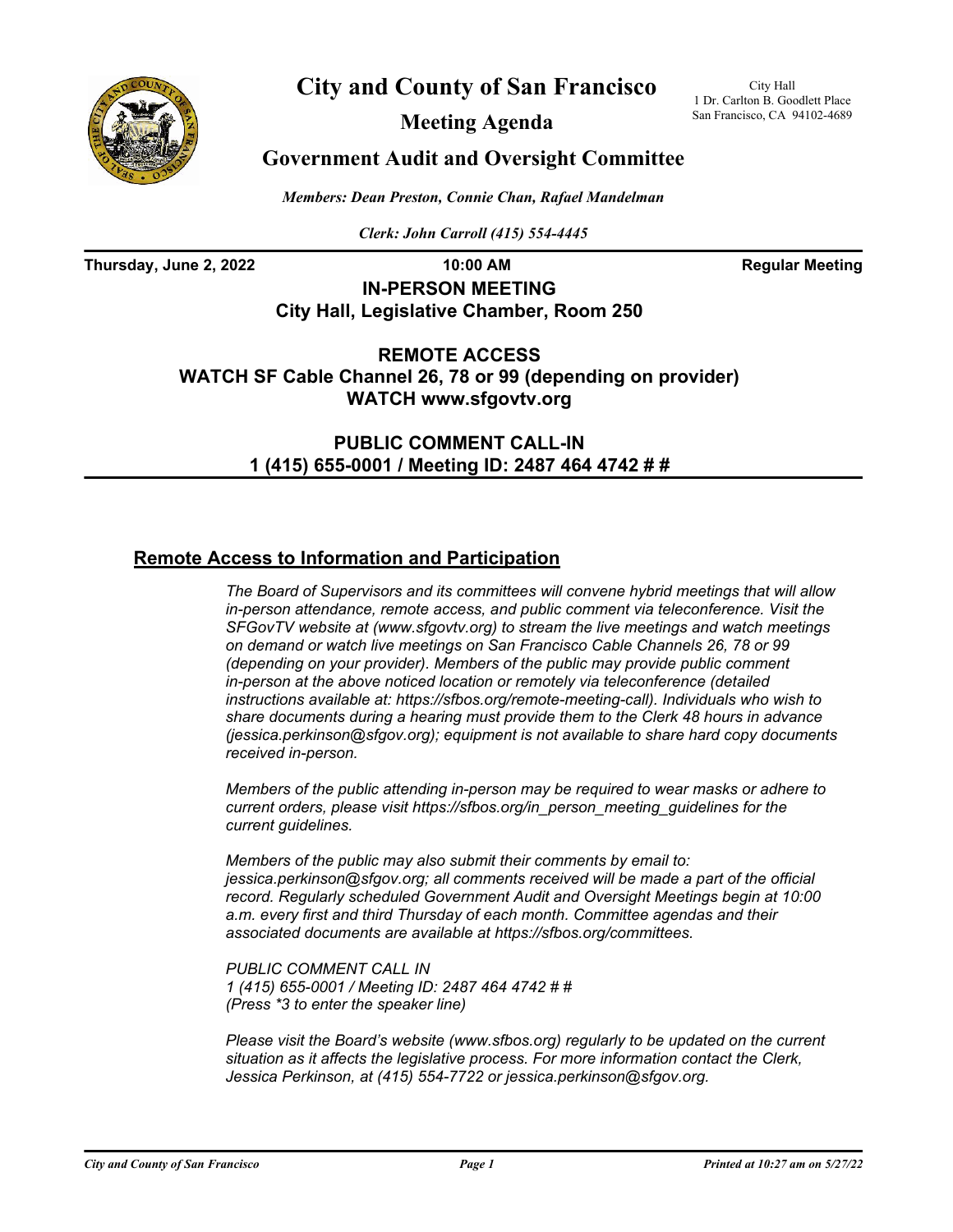# **ROLL CALL AND ANNOUNCEMENTS**

## **AGENDA CHANGES**

## **COMMUNICATIONS**

# **REGULAR AGENDA**

## **1. [220607](http://sfgov.legistar.com/gateway.aspx?m=l&id=38799) [Environment, Health Codes - Requirements for Edible Food Recovery and Organic Waste Collection]**

## **Sponsor: Walton**

Ordinance amending the Environment and Health Codes to implement state regulations issued under Senate Bill (SB) 1383 (2016), the Short-Lived Climate Pollutant Reduction Law, by: 1) requiring commercial edible food generators to engage in edible food recovery efforts and maintain related records; 2) requiring food service organizations and services to maintain records and report to the Department of the Environment (SFE) on edible food recovery efforts; 3) authorizing SFE to impose fines for violations of the requirements imposed on commercial edible food generators and food services organizations and services; 4) requiring owners and managers of commercial properties to inspect their containers for proper sorting of recyclables, compostables, and trash, and to instruct their employees on sorting requirements; 5) requiring organic waste recovery facilities to report to SFE on their waste recovery capacity; 6) requiring solid waste facilities to report to the Department of Public Health (DPH) on their waste recovery capacity; 7) requiring refuse collectors to transfer organic waste to facilities that recover organic waste, provide DPH with a list of the facilities receiving organic waste, and obtain authorization from DPH to transport organic waste; and 8) authorizing DPH to enforce requirements imposed on solid waste facilities and refuse collectors transporting organic waste.

5/17/22; ASSIGNED to the Government Audit and Oversight Committee.

*The Chair intends to entertain a motion to refer this item to the full Board as a Committee Report for consideration on June 7, 2022.*

## **2. [220566](http://sfgov.legistar.com/gateway.aspx?m=l&id=38758) [Memorandum of Understanding - Building Inspectors' Association] Sponsor: Mayor**

Ordinance adopting and implementing the Memorandum of Understanding between the City and County of San Francisco and the Building Inspectors' Association, to be effective July 1, 2022, through June 30, 2024.

5/13/22; RECEIVED.

5/17/22; ASSIGNED to the Government Audit and Oversight Committee.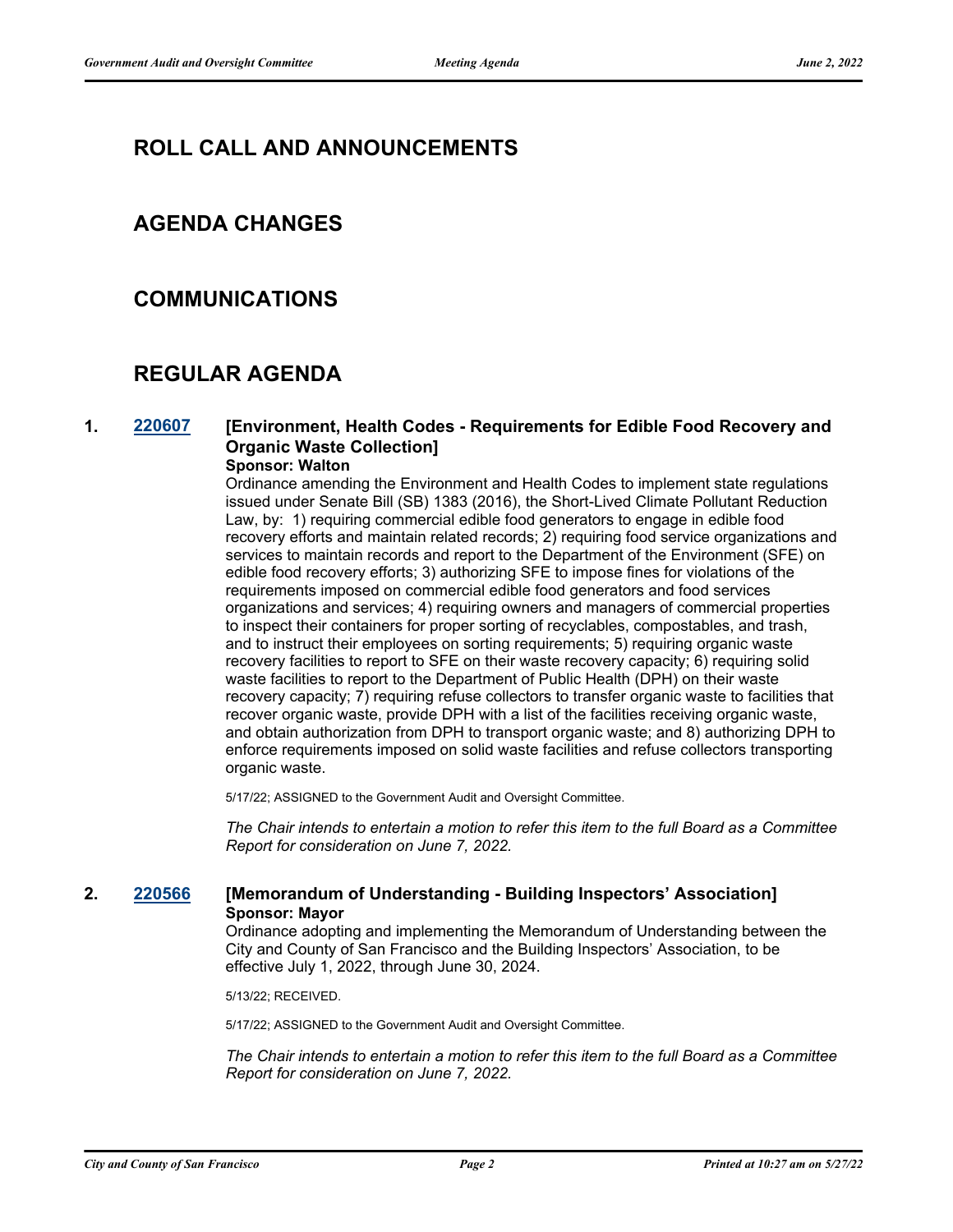### **3. [220567](http://sfgov.legistar.com/gateway.aspx?m=l&id=38759) [Memorandum of Understanding - Crafts Coalition] Sponsor: Mayor**

Ordinance adopting and implementing the decision and award of the Arbitration Board under Charter, Section A8.490-4, establishing the Memorandum of Understanding between the City and County of San Francisco and the Crafts Coalition: the Bricklayers and Allied Crafts, Local 3; Hod Carriers, Local 166; The Northern California Carpenters Regional Council, Local 22; Carpet, Linoleum and Soft Tile Workers, Local 12; Plasterers and Cement Masons, Local 300; Glaziers, Architectural Metal and Glass Workers, Local Union No. 718; International Alliance of Theatrical Stage Employees, Moving Picture Technicians, Artist and Allied Crafts of the United States, Its Territories and Canada, Local 16; International Association of Bridge, Structural, Ornamental, Reinforcing Iron Workers, Riggers and Machinery Movers, Local 377; Pile Drivers, Divers, Carpenters, Bridge, Wharf and Dock Builders, Local Union No. 34; Plasterers and Shophands, Local 66; United Union of Roofers, Waterproofers and Allied Workers, Local 40; Sheet Metal Workers International Union, Local 104; and Teamsters, Local 853, to be effective July 1, 2022, through June 30, 2024.

5/13/22; RECEIVED.

5/17/22; ASSIGNED to the Government Audit and Oversight Committee.

*The Chair intends to entertain a motion to refer this item to the full Board as a Committee Report for consideration on June 7, 2022.*

## **4. [220568](http://sfgov.legistar.com/gateway.aspx?m=l&id=38760) [Memorandum of Understanding - San Francisco Deputy Probation Officers' Association] Sponsor: Mayor**

Ordinance adopting and implementing the Memorandum of Understanding between the City and County of San Francisco and the San Francisco Deputy Probation Officers' Association, to be effective July 1, 2022, through June 30, 2024.

5/13/22; RECEIVED.

5/17/22; ASSIGNED to the Government Audit and Oversight Committee.

*The Chair intends to entertain a motion to refer this item to the full Board as a Committee Report for consideration on June 7, 2022.*

## **5. [220569](http://sfgov.legistar.com/gateway.aspx?m=l&id=38761) [Collective Bargaining Agreement - The San Francisco Deputy Sheriffs' Association] Sponsor: Mayor**

Ordinance adopting and implementing the Collective Bargaining Agreement between the City and County of San Francisco and the San Francisco Deputy Sheriffs' Association, to be effective July 1, 2022, through June 30, 2024.

5/13/22; RECEIVED.

5/17/22; ASSIGNED to the Government Audit and Oversight Committee.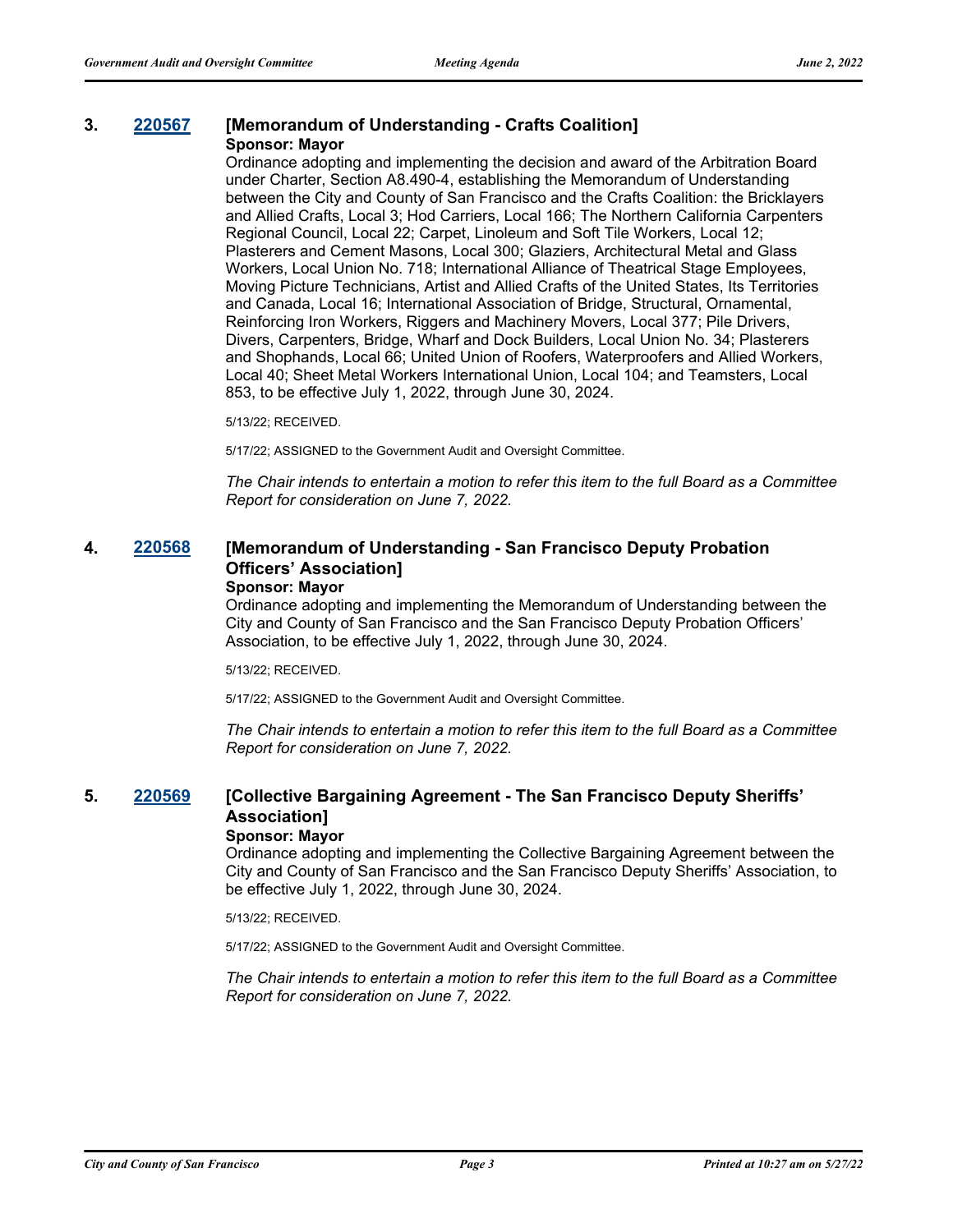### **6. [220570](http://sfgov.legistar.com/gateway.aspx?m=l&id=38762) [Collective Bargaining Agreement - The San Francisco District Attorney Investigators' Association] Sponsor: Mayor**

Ordinance adopting and implementing the Collective Bargaining Agreement between the City and County of San Francisco and the San Francisco District Attorney Investigators'

Association, to be effective July 1, 2022, through June 30, 2024.

5/13/22; RECEIVED.

5/17/22; ASSIGNED to the Government Audit and Oversight Committee.

*The Chair intends to entertain a motion to refer this item to the full Board as a Committee Report for consideration on June 7, 2022.*

## **7. [220571](http://sfgov.legistar.com/gateway.aspx?m=l&id=38763) [Collective Bargaining Agreement - The International Brotherhood of Electrical Workers, Local 6]**

#### **Sponsor: Mayor**

Ordinance adopting and implementing the Collective Bargaining Agreement between the City and County of San Francisco and the International Brotherhood of Electrical Workers, Local 6, to be effective July 1, 2022, through June 30, 2024.

5/13/22; RECEIVED.

5/17/22; ASSIGNED to the Government Audit and Oversight Committee.

*The Chair intends to entertain a motion to refer this item to the full Board as a Committee Report for consideration on June 7, 2022.*

#### **8. [220572](http://sfgov.legistar.com/gateway.aspx?m=l&id=38764) [Memorandum of Understanding - International Federation of Professional and Technical Engineers, Local 21] Sponsor: Mayor**

Ordinance adopting and implementing the Memorandum of Understanding between the City and County of San Francisco and International Federation of Professional and Technical Engineers, Local 21, to be effective July 1, 2022, through June 30, 2024.

5/13/22; RECEIVED.

5/17/22; ASSIGNED to the Government Audit and Oversight Committee.

*The Chair intends to entertain a motion to refer this item to the full Board as a Committee Report for consideration on June 7, 2022.*

## **9. [220573](http://sfgov.legistar.com/gateway.aspx?m=l&id=38765) [Memorandum of Understanding - Laborers International Union, Local 261]**

#### **Sponsor: Mayor**

Ordinance adopting and implementing the Memorandum of Understanding between the City and County of San Francisco and Laborers International Union, Local 261, to be effective July 1, 2022, through June 30, 2024.

5/13/22; RECEIVED.

5/17/22; ASSIGNED to the Government Audit and Oversight Committee.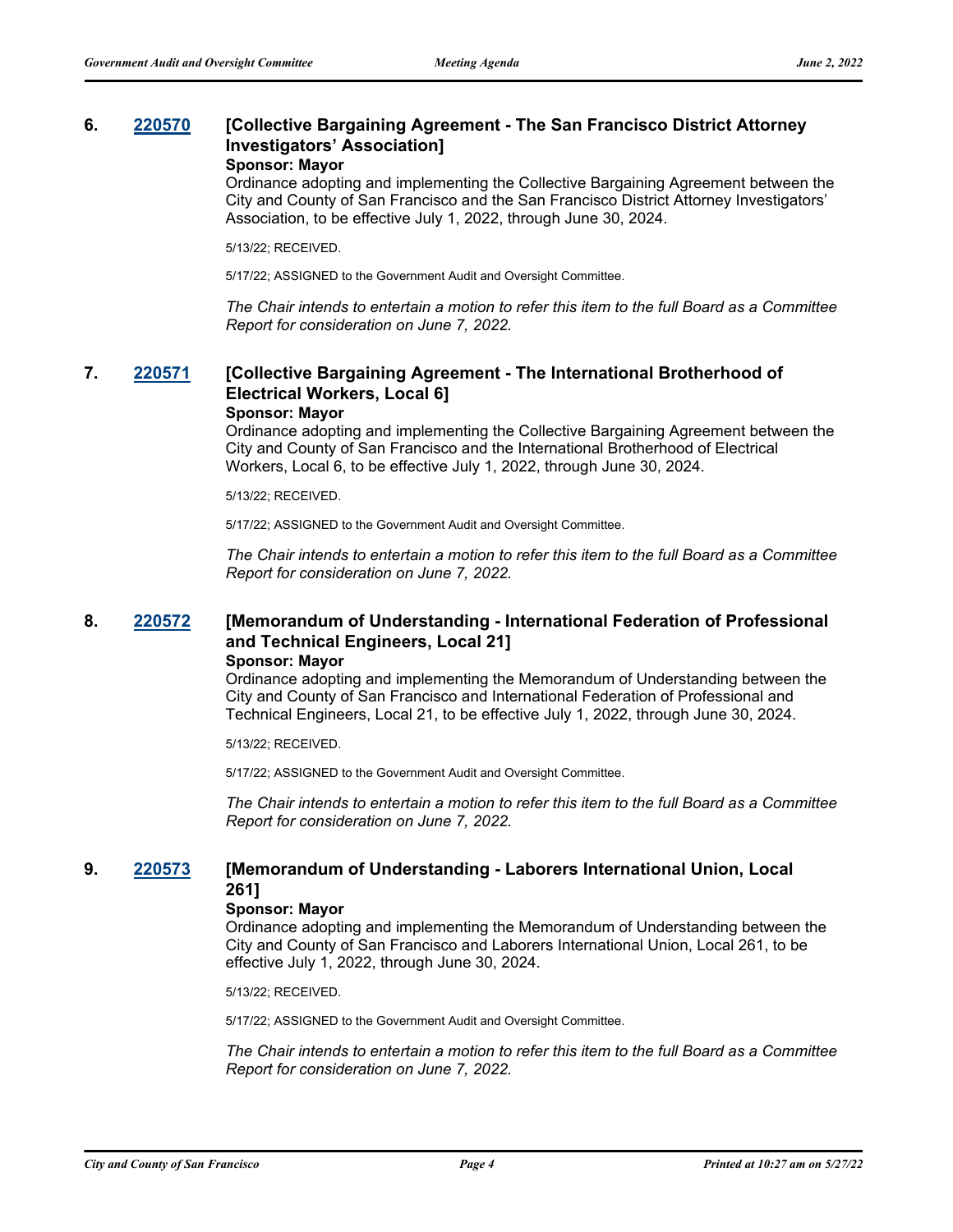## **10. [220574](http://sfgov.legistar.com/gateway.aspx?m=l&id=38766) [Memorandum of Understanding - Machinists Union, Local 1414] Sponsor: Mayor**

Ordinance adopting and implementing the Memorandum of Understanding between the City and County of San Francisco and the Machinists Union, Local 1414, to be effective July 1, 2022, through June 30, 2024.

5/13/22; RECEIVED.

5/17/22; ASSIGNED to the Government Audit and Oversight Committee.

*The Chair intends to entertain a motion to refer this item to the full Board as a Committee Report for consideration on June 7, 2022.*

## **11. [220575](http://sfgov.legistar.com/gateway.aspx?m=l&id=38767) [Memorandum of Understanding - Municipal Attorneys Association] Sponsor: Mayor**

Ordinance adopting and implementing the Memorandum of Understanding between the City and County of San Francisco and the Municipal Attorneys Association, to be effective July 1, 2022, through June 30, 2024.

5/13/22; RECEIVED.

5/17/22; ASSIGNED to the Government Audit and Oversight Committee.

*The Chair intends to entertain a motion to refer this item to the full Board as a Committee Report for consideration on June 7, 2022.*

## **12. [220576](http://sfgov.legistar.com/gateway.aspx?m=l&id=38768) [Memorandum of Understanding - Municipal Executives Association] Sponsor: Mayor**

Ordinance adopting and implementing the Memorandum of Understanding between the City and County of San Francisco and the Municipal Executives Association, to be effective July 1, 2022, through June 30, 2024.

5/13/22; RECEIVED.

5/17/22; ASSIGNED to the Government Audit and Oversight Committee.

*The Chair intends to entertain a motion to refer this item to the full Board as a Committee Report for consideration on June 7, 2022.*

## **13. [220577](http://sfgov.legistar.com/gateway.aspx?m=l&id=38769) [Memorandum of Understanding - Operating Engineers Local Union No. 3] Sponsor: Mayor**

Ordinance adopting and implementing the Memorandum of Understanding between the City and County of San Francisco and the Operating Engineers Local Union No. 3, to be effective July 1, 2022, through June 30, 2024.

5/13/22; RECEIVED.

5/17/22; ASSIGNED to the Government Audit and Oversight Committee.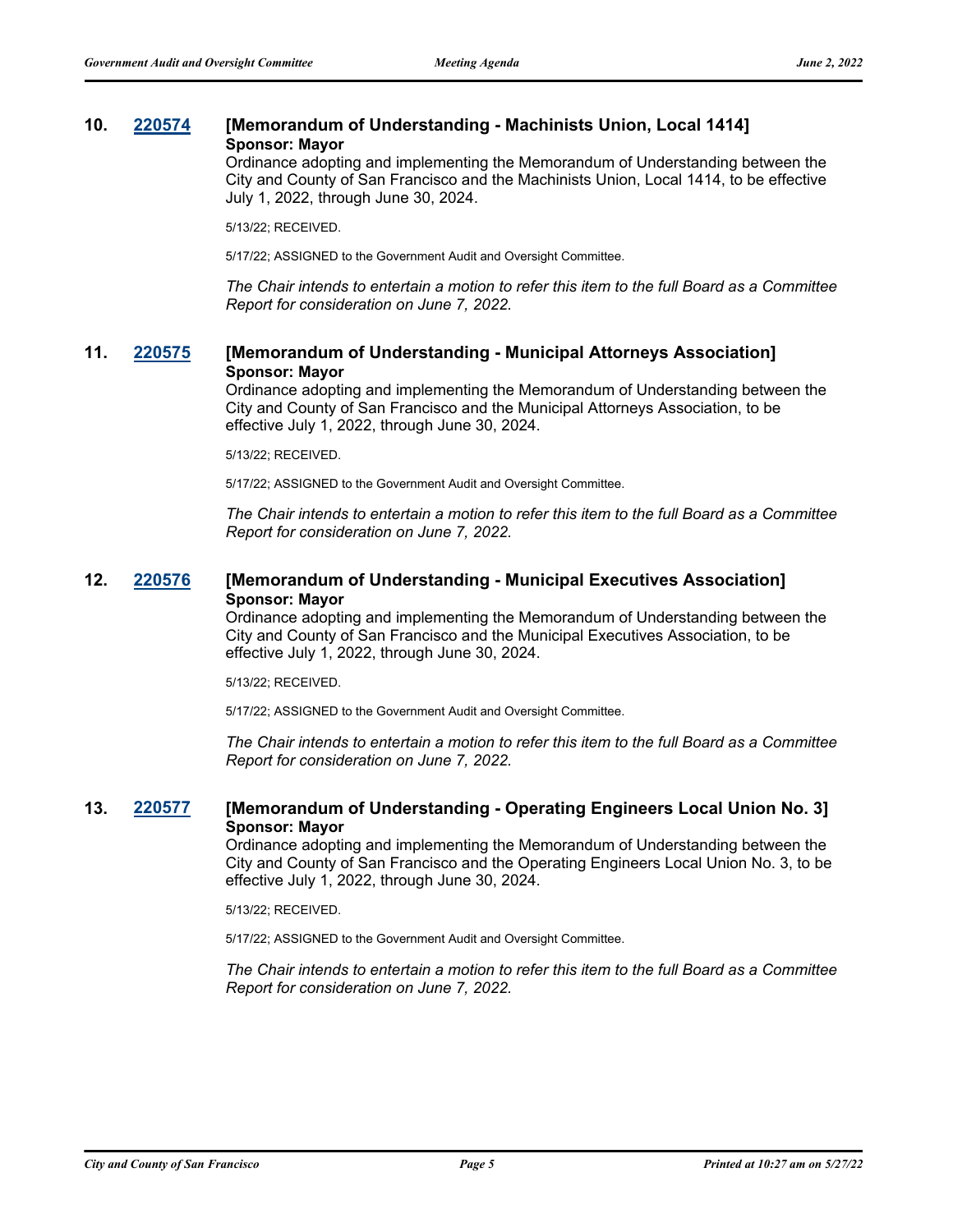## **14. [220578](http://sfgov.legistar.com/gateway.aspx?m=l&id=38770) [Memorandum of Understanding - Operating Engineers Local Union No. 3 Supervising Probation Officers] Sponsor: Mayor**

Ordinance adopting and implementing the Memorandum of Understanding between the City and County of San Francisco and Operating Engineers Local Union No. 3 Supervising Probation Officers, to be effective July 1, 2022, through June 30, 2024.

5/13/22; RECEIVED.

5/17/22; ASSIGNED to the Government Audit and Oversight Committee.

*The Chair intends to entertain a motion to refer this item to the full Board as a Committee Report for consideration on June 7, 2022.*

## **15. [220579](http://sfgov.legistar.com/gateway.aspx?m=l&id=38771) [Memorandum of Understanding - San Francisco City Workers United Painters]**

#### **Sponsor: Mayor**

Ordinance adopting and implementing the Memorandum of Understanding between the City and County of San Francisco and San Francisco City Workers United Painters, to be effective July 1, 2022, through June 30, 2024.

5/13/22; RECEIVED.

5/17/22; ASSIGNED to the Government Audit and Oversight Committee.

*The Chair intends to entertain a motion to refer this item to the full Board as a Committee Report for consideration on June 7, 2022.*

## **16. [220580](http://sfgov.legistar.com/gateway.aspx?m=l&id=38772) [Collective Bargaining Agreement - The San Francisco Sheriffs' Managers and Supervisors Association] Sponsor: Mayor**

Ordinance adopting and implementing the Collective Bargaining Agreement between the City and County of San Francisco and the San Francisco Sheriffs' Managers and Supervisors Association, to be effective July 1, 2022, through June 30, 2024.

5/13/22; RECEIVED.

5/17/22; ASSIGNED to the Government Audit and Oversight Committee.

*The Chair intends to entertain a motion to refer this item to the full Board as a Committee Report for consideration on June 7, 2022.*

## **17. [220581](http://sfgov.legistar.com/gateway.aspx?m=l&id=38773) [Collective Bargaining Agreement - Service Employees International Union, Local 1021]**

## **Sponsor: Mayor**

Ordinance adopting and implementing the Collective Bargaining Agreement between the City and County of San Francisco and Service Employees International Union, Local 1021, to be effective July 1, 2022, through June 30, 2024.

5/13/22; RECEIVED.

5/17/22; ASSIGNED to the Government Audit and Oversight Committee.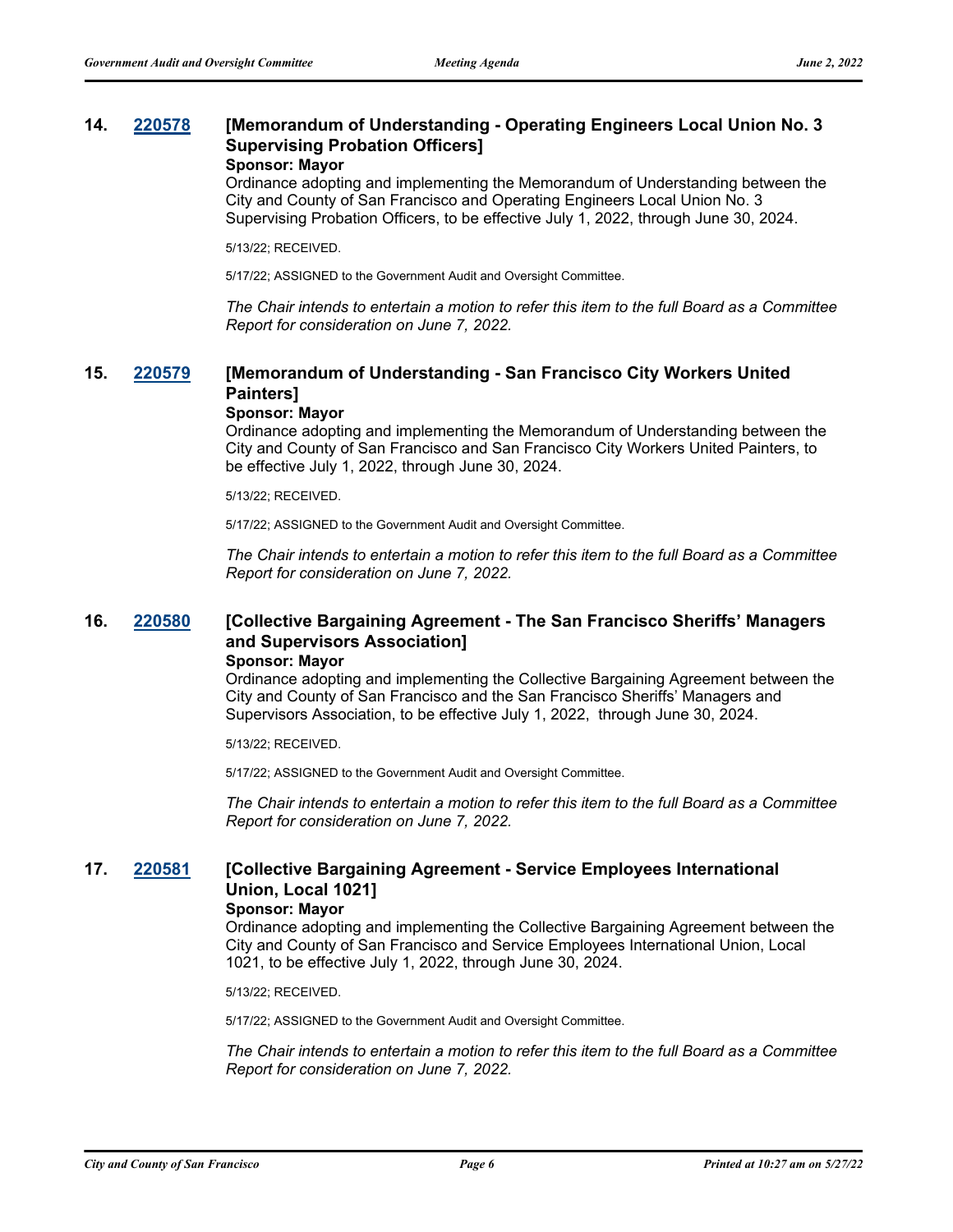## **18. [220582](http://sfgov.legistar.com/gateway.aspx?m=l&id=38774) [Memorandum of Understanding - The International Union of Operating Engineers Stationary Engineers, Local 39] Sponsor: Mayor**

Ordinance adopting and implementing the Memorandum of Understanding between the City and County of San Francisco and the International Union of Operating Engineers Stationary Engineers, Local 39, to be effective July 1, 2022, through June 30, 2024.

5/13/22; RECEIVED.

5/17/22; ASSIGNED to the Government Audit and Oversight Committee.

*The Chair intends to entertain a motion to refer this item to the full Board as a Committee Report for consideration on June 7, 2022.*

## **19. [220583](http://sfgov.legistar.com/gateway.aspx?m=l&id=38775) [Memorandum of Understanding - Teamsters, Local 856 (Multi-Unit)] Sponsor: Mayor**

Ordinance adopting and implementing the Memorandum of Understanding between the City and County of San Francisco and Teamsters, Local 856 (Multi-Unit), to be effective July 1, 2022, through June 30, 2024.

5/13/22; RECEIVED.

5/17/22; ASSIGNED to the Government Audit and Oversight Committee.

*The Chair intends to entertain a motion to refer this item to the full Board as a Committee Report for consideration on June 7, 2022.*

## **20. [220584](http://sfgov.legistar.com/gateway.aspx?m=l&id=38776) [Memorandum of Understanding - Teamsters, Local 856: Supervising Registered Nurses] Sponsor: Mayor**

Ordinance adopting and implementing the Memorandum of Understanding between the City and County of San Francisco and Teamsters, Local 856: Supervising Registered Nurses, to be effective July 1, 2022, through June 30, 2024.

5/13/22; RECEIVED.

5/17/22; ASSIGNED to the Government Audit and Oversight Committee.

*The Chair intends to entertain a motion to refer this item to the full Board as a Committee Report for consideration on June 7, 2022.*

## **21. [220585](http://sfgov.legistar.com/gateway.aspx?m=l&id=38777) [Memorandum of Understanding - The Transport Workers Union of America, AFL-CIO, Local 200]**

## **Sponsor: Mayor**

Ordinance adopting and implementing the Memorandum of Understanding between the City and County of San Francisco and the Transport Workers Union of America, AFL-CIO, Local 200, to be effective July 1, 2022, through June 30, 2024.

5/13/22; RECEIVED.

5/17/22; ASSIGNED to the Government Audit and Oversight Committee.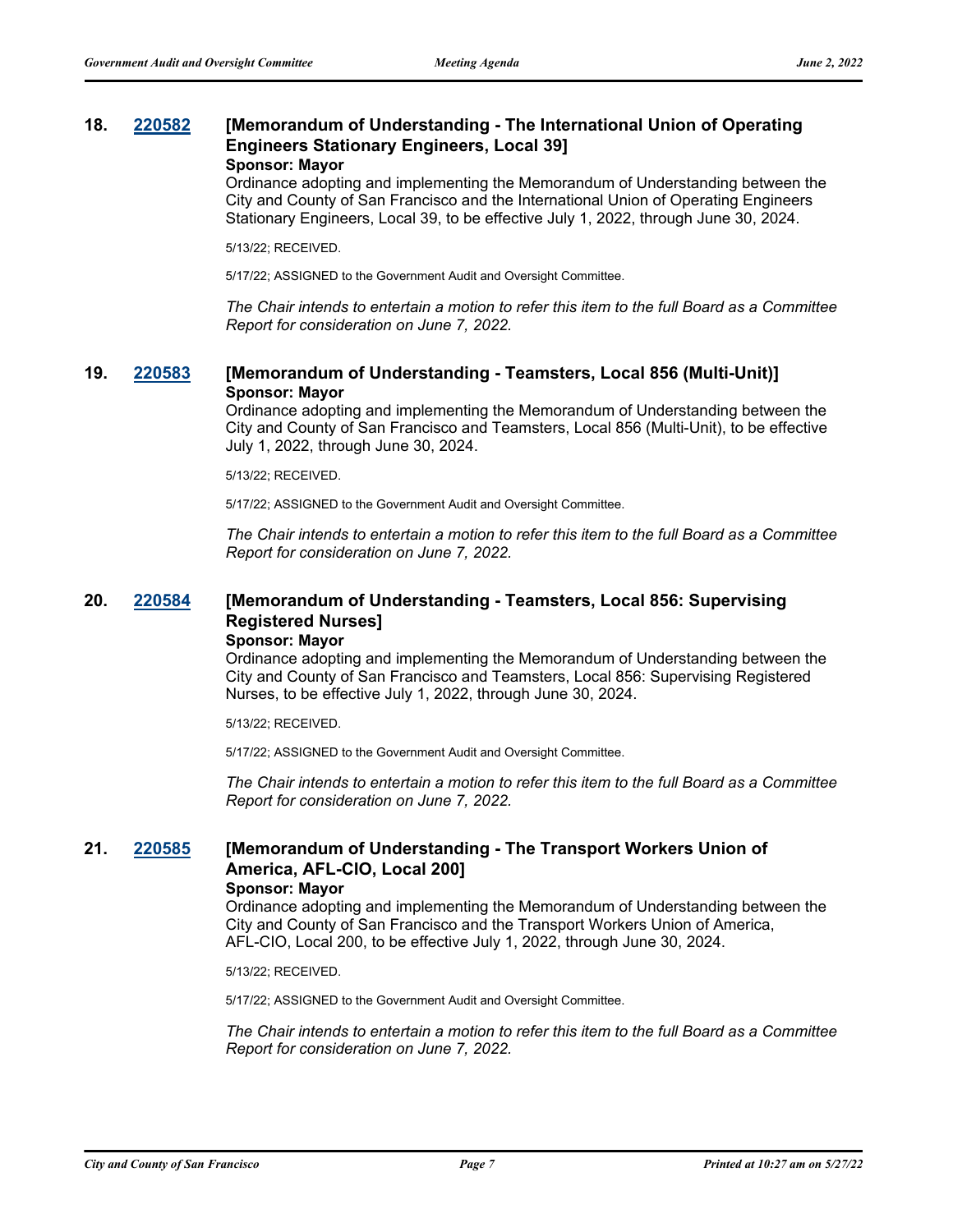### **22. [220586](http://sfgov.legistar.com/gateway.aspx?m=l&id=38778) [Collective Bargaining Agreement - Transport Workers Union of America, Local 250-A Automotive Service Workers (7410)] Sponsor: Mayor**

Ordinance adopting and implementing the Collective Bargaining Agreement between the City and County of San Francisco and the Transport Workers Union of America, Local 250-A, Automotive Service Workers (7410), to be effective July 1, 2022, through June 30, 2024.

5/13/22; RECEIVED.

5/17/22; ASSIGNED to the Government Audit and Oversight Committee.

*The Chair intends to entertain a motion to refer this item to the full Board as a Committee Report for consideration on June 7, 2022.*

## **23. [220587](http://sfgov.legistar.com/gateway.aspx?m=l&id=38779) [Collective Bargaining Agreement - Transport Workers Union of America, Local 250-A, Multi-Unit] Sponsor: Mayor**

Ordinance adopting and implementing the Collective Bargaining Agreement between the City and County of San Francisco and the Transport Workers Union of America, Local 250-A, Multi-Unit, to be effective July 1, 2022, through June 30, 2024.

5/13/22; RECEIVED.

5/17/22; ASSIGNED to the Government Audit and Oversight Committee.

*The Chair intends to entertain a motion to refer this item to the full Board as a Committee Report for consideration on June 7, 2022.*

## **24. [220588](http://sfgov.legistar.com/gateway.aspx?m=l&id=38780) [Memorandum of Understanding - United Association of Journeymen and Apprentices of the Plumbing and Pipe Fitting Industry, Local 38] Sponsor: Mayor**

Ordinance adopting and implementing the Memorandum of Understanding between the City and County of San Francisco and the United Association of Journeymen and Apprentices of the Plumbing and Pipe Fitting Industry, Local 38, to be effective July 1, 2022, through June 30, 2024.

5/13/22; RECEIVED.

5/17/22; ASSIGNED to the Government Audit and Oversight Committee.

*The Chair intends to entertain a motion to refer this item to the full Board as a Committee Report for consideration on June 7, 2022.*

## **25. [220589](http://sfgov.legistar.com/gateway.aspx?m=l&id=38781) [Collective Bargaining Agreement - Union of American Physicians and Dentists, Unit 17]**

#### **Sponsor: Mayor**

Ordinance adopting and implementing the Collective Bargaining Agreement between the City and County of San Francisco and the Union of American Physicians and Dentists, Unit 17, to be effective July 1, 2022, through June 30, 2024.

5/13/22; RECEIVED.

5/17/22; ASSIGNED to the Government Audit and Oversight Committee.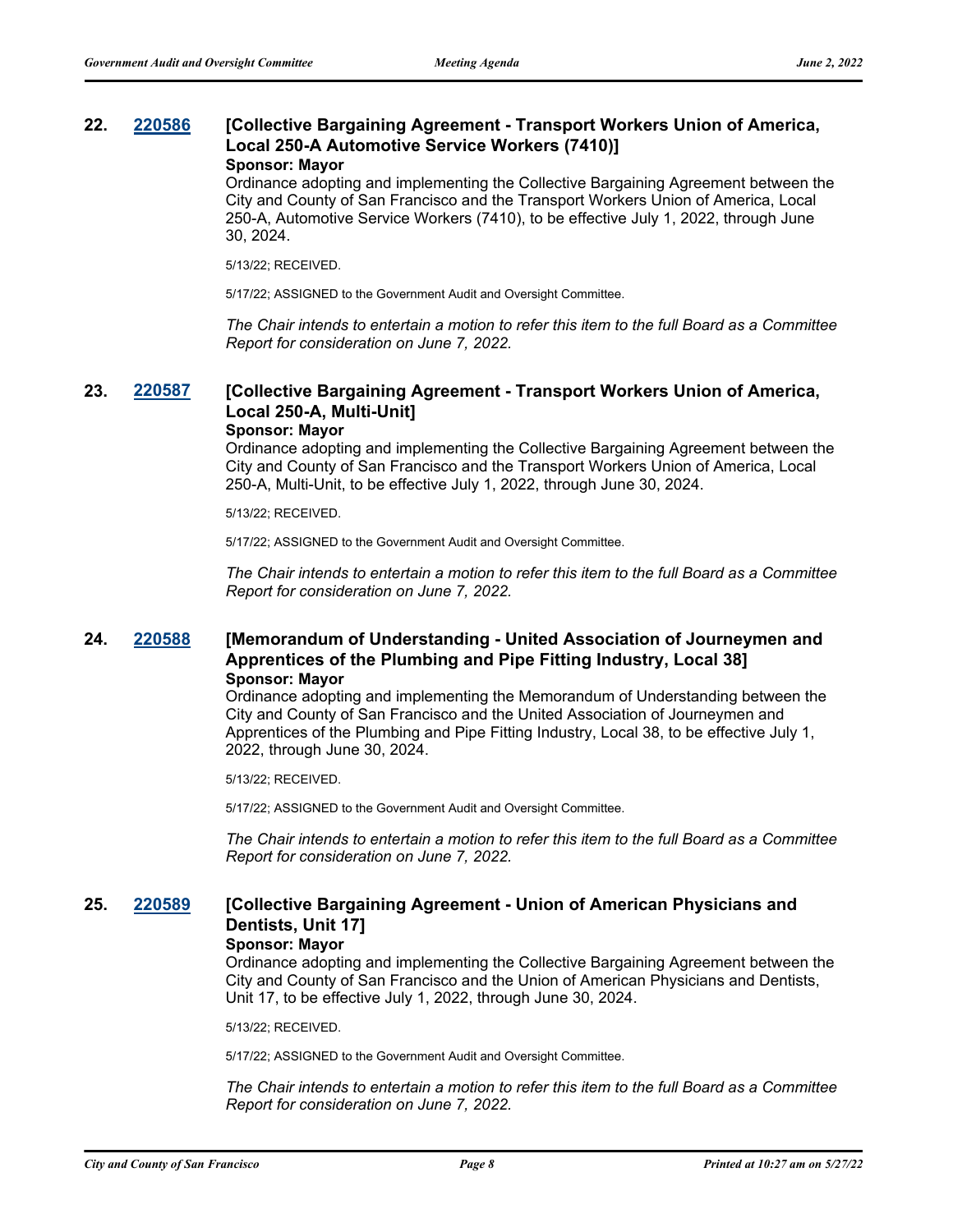## **26. [220590](http://sfgov.legistar.com/gateway.aspx?m=l&id=38782) [Collective Bargaining Agreement - Union of American Physicians and Dentists, Unit 18]**

## **Sponsor: Mayor**

Ordinance adopting and implementing the Collective Bargaining Agreement between the City and County of San Francisco and the Union of American Physicians and Dentists, Unit 18, to be effective July 1, 2022, through June 30, 2024.

5/13/22; RECEIVED.

5/17/22; ASSIGNED to the Government Audit and Oversight Committee.

*The Chair intends to entertain a motion to refer this item to the full Board as a Committee Report for consideration on June 7, 2022.*

## **27. [220591](http://sfgov.legistar.com/gateway.aspx?m=l&id=38783) [Compensation for Unrepresented Employees] Sponsor: Mayor**

Ordinance fixing compensation for persons employed by the City and County of San Francisco whose compensation is subject to the provisions of Section A8.409 of the Charter, in job codes not represented by an employee organization, and establishing working schedules and other terms and conditions of employment and methods of payment effective July 1, 2022.

5/13/22; RECEIVED.

5/17/22; ASSIGNED to the Government Audit and Oversight Committee.

*The Chair intends to entertain a motion to refer this item to the full Board as a Committee Report for consideration on June 7, 2022.*

## **28. [220592](http://sfgov.legistar.com/gateway.aspx?m=l&id=38784) [Memorandum of Understanding - Fire Fighters Union Local 798, Unit 2] Sponsor: Mayor**

Ordinance adopting and implementing the Fourth Amendment to the 2018-2023 Memorandum of Understanding between the City and County of San Francisco and the San Francisco Fire Fighters Union, Local 798, Unit 2, to restore effective June 30, 2022, a deferred two percent (2%) base wage increase originally due on July 1, 2020.

5/13/22; RECEIVED.

5/17/22; ASSIGNED to the Government Audit and Oversight Committee.

*The Chair intends to entertain a motion to refer this item to the full Board as a Committee Report for consideration on June 7, 2022.*

## **29. [220593](http://sfgov.legistar.com/gateway.aspx?m=l&id=38785) [Memorandum of Understanding - Fire Fighters Union Local 798, Unit 1] Sponsor: Mayor**

Ordinance adopting and implementing the Third Amendment to the 2018-2023 Memorandum of Understanding between the City and County of San Francisco and the San Francisco Fire Fighters Union, Local 798, Unit 1, to restore effective June 30, 2022, a deferred two percent (2%) base wage increase originally due on July 1, 2020.

5/13/22; RECEIVED.

5/17/22; ASSIGNED to the Government Audit and Oversight Committee.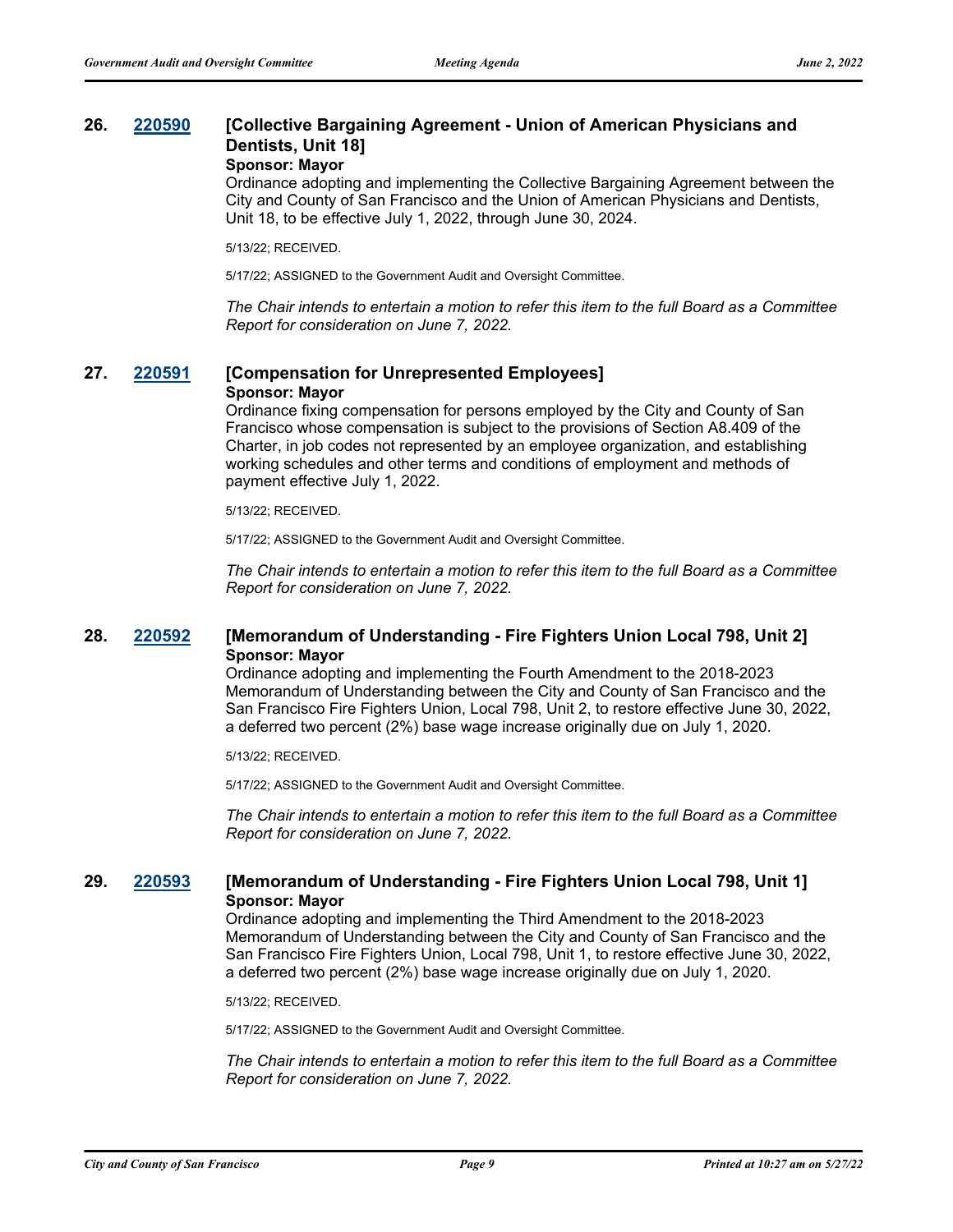## **30. [220594](http://sfgov.legistar.com/gateway.aspx?m=l&id=38786) [Memorandum of Understanding - San Francisco Police Officers Association]**

## **Sponsor: Mayor**

Ordinance adopting and implementing the Second Amendment to the 2018-2023 Memorandum of Understanding between the City and County of San Francisco and the San Francisco Police Officers Association, to restore effective June 30, 2022, a deferred one percent (1%) base wage increase originally due on July 1, 2020.

5/13/22; RECEIVED.

5/17/22; ASSIGNED to the Government Audit and Oversight Committee.

*The Chair intends to entertain a motion to refer this item to the full Board as a Committee Report for consideration on June 7, 2022.*

### **31. [220595](http://sfgov.legistar.com/gateway.aspx?m=l&id=38787) [Memorandum of Understanding - Municipal Executives' Association Police] Sponsor: Mayor**

## Ordinance adopting and implementing the Second Amendment to the 2018-2023 Memorandum of Understanding between the City and County of San Francisco and the Municipal Executives' Association Police, to restore effective June 30, 2022, a deferred one percent (1%) base wage increase originally due on July 1, 2020.

5/13/22; RECEIVED.

5/17/22; ASSIGNED to the Government Audit and Oversight Committee.

*The Chair intends to entertain a motion to refer this item to the full Board as a Committee Report for consideration on June 7, 2022.*

## **32. [220596](http://sfgov.legistar.com/gateway.aspx?m=l&id=38788) [Memorandum of Understanding - Municipal Executives' Association Fire] Sponsor: Mayor**

Ordinance adopting and implementing the Second Amendment to the 2018-2023 Memorandum of Understanding between the City and County of San Francisco and the Municipal Executives' Association Fire, to restore effective June 30, 2022, a deferred two percent (2%) base wage increase originally due on July 1, 2020.

5/13/22; RECEIVED.

5/17/22; ASSIGNED to the Government Audit and Oversight Committee.

*The Chair intends to entertain a motion to refer this item to the full Board as a Committee Report for consideration on June 7, 2022.*

# **33. [220597](http://sfgov.legistar.com/gateway.aspx?m=l&id=38789) [Letter of Agreement - Committee Interns and Residents]**

**Sponsor: Mayor**

Ordinance adopting and implementing the Letter of Agreement between the City and County of San Francisco and the Committee of Interns and Residents, to be effective July 1, 2022, through June 30, 2023.

5/13/22; RECEIVED.

5/17/22; ASSIGNED to the Government Audit and Oversight Committee.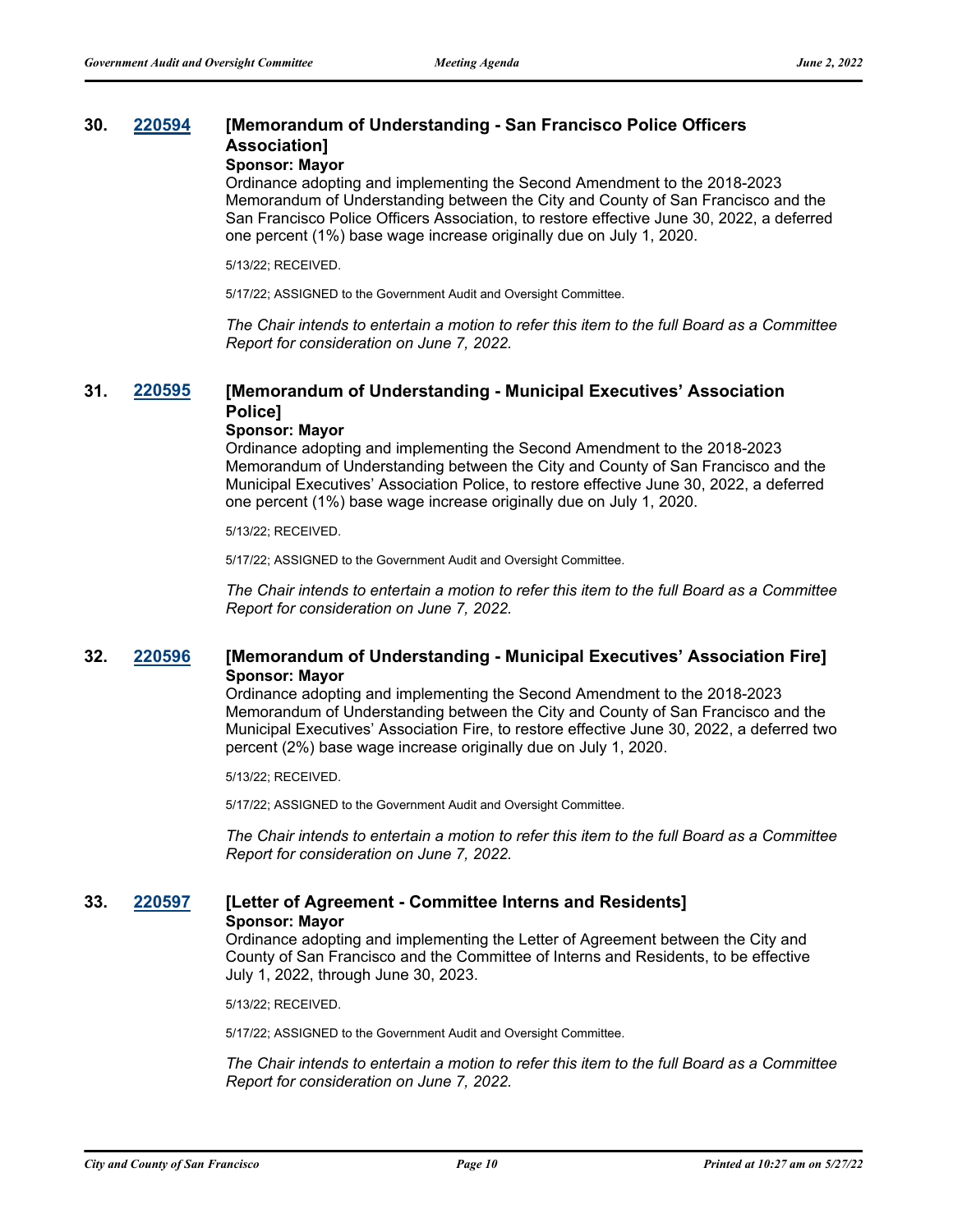#### **34. [220598](http://sfgov.legistar.com/gateway.aspx?m=l&id=38790) [Memorandum of Understanding - Citywide Amendment] Sponsor: Mayor**

Ordinance adopting and implementing an Amendment to the current Memorandums of Understanding and Collective Bargaining Agreements between the City and County of San Francisco and each of the Unions identified in Appendix A, providing for the carry forward to Fiscal Year 2022-2023 of all accrued in lieu and floating holidays to be effective June 30, 2022.

5/13/22; RECEIVED.

5/17/22; ASSIGNED to the Government Audit and Oversight Committee.

*The Chair intends to entertain a motion to refer this item to the full Board as a Committee Report for consideration on June 7, 2022.*

## **ADJOURNMENT**

*NOTE: Pursuant to Government Code Section 65009, the following notice is hereby given: if you challenge, in court, the general plan amendments or planning code and zoning map amendments described above, you may be limited to raising only those issues you or someone else raised at the public hearing described in this notice, or in written correspondence delivered to the Board of Supervisors at, or prior to, the public hearing.*

## **LEGISLATION UNDER THE 30-DAY RULE**

*NOTE: The following legislation will not be considered at this meeting. Board Rule 3.22 provides that when an Ordinance or Resolution is introduced which would CREATE OR REVISE MAJOR CITY POLICY, the Committee to which the legislation is assigned shall not consider the legislation until at least thirty days after the date of introduction. The provisions of this rule shall not apply to the routine operations of the departments of the City or when a legal time limit controls the hearing timing. In general, the rule shall not apply to hearings to consider subject matter when no legislation has been presented, nor shall the rule apply to resolutions which simply URGE action to be taken.*

## **[220537](http://sfgov.legistar.com/gateway.aspx?m=l&id=38729) [Authorizing Grant Agreements - Terms of 20 Years after Project Completion - Public Utilities Commission Green Infrastructure Grant Program]**

### **Sponsor: Mandelman**

Ordinance extending for an additional two years through July 1, 2024, the delegation of authority under Charter, Section 9.118, to the General Manager of the San Francisco Public Utilities Commission ("SFPUC"), previously authorized by Ordinance No. 26-19 and extended and modified by Ordinance No. 101-20, to enter into grant agreements under the SFPUC's Green Infrastructure Grant Program with terms of up to 20 years after the Project Completion Date, as defined by the Grant Agreements.

(Fiscal Impact; No Budget and Legislative Analyst Report)

5/10/22; ASSIGNED UNDER 30 DAY RULE to the Budget and Finance Committee.

5/17/22; TRANSFERRED to the Government Audit and Oversight Committee.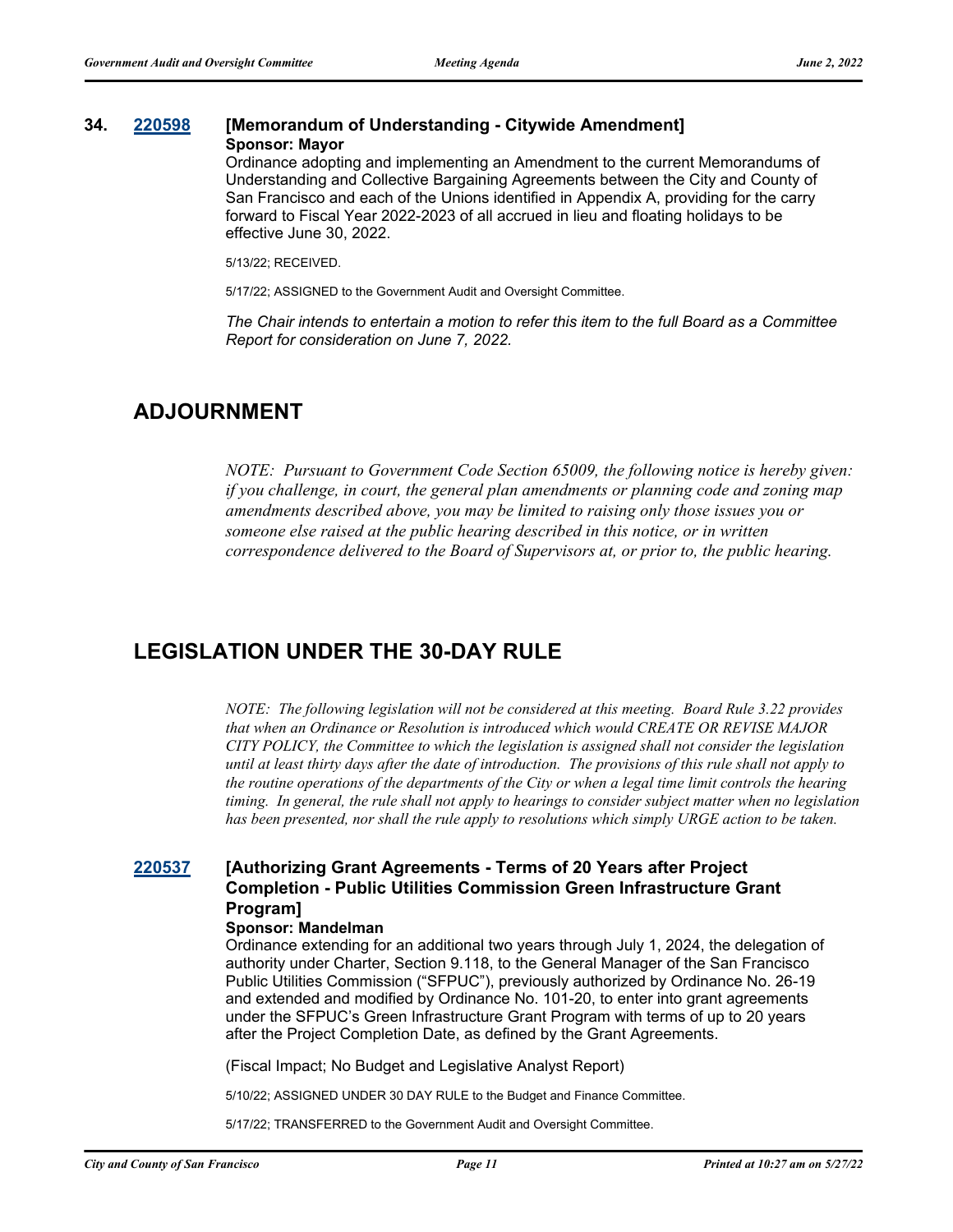## **Agenda Item Information**

Each item on the Consent or Regular agenda may include the following documents:

1) Legislation

2) Budget and Legislative Analyst report

3) Department or Agency cover letter and/or report

4) Public correspondence

These items are available for review at City Hall, 1 Dr. Carlton B. Goodlett Place, Room 244, Reception Desk or at https://sfbos.org/legislative-research-center-lrc.

### **Meeting Procedures**

The Board of Supervisors is the legislative body of the City and County of San Francisco. The Board has several standing committees where legislation is the subject of hearings at which members of the public are urged to testify. The full Board does not hold a second public hearing on measures which have been heard in committee.

Board procedures do not permit: 1) persons in the audience to vocally express support or opposition to statements by Supervisors or by other persons testifying; 2) ringing and use of cell phones, pagers, and similar sound-producing electronic devices; 3) bringing in or displaying signs in the meeting room; and 4) standing in the meeting room. Each member of the public will be allotted the same maximum number of minutes to speak as set by the President or Chair at the beginning of each item or public comment, excluding City representatives; except that public speakers using interpretation assistance will be allowed to testify for twice the amount of the public testimony time limit. If simultaneous interpretation services are used, speakers will be governed by the public testimony time limit applied to speakers not requesting interpretation assistance. Members of the public who want a document displayed should provide in advance of the meeting to the Clerk of the Board (bos.legislation@sfgov.org), clearly state such during testimony, and subsequently request the document be removed when they want the screen to return to live coverage of the meeting. Hard copy documents may no be shared during in-person meetings.

IMPORTANT INFORMATION: The public is encouraged to testify at Committee meetings. Persons unable to attend the meeting may submit to the City, by the time the proceedings begin, written comments regarding the agenda items. These comments will be made a part of the official public record and shall be brought to the attention of the Board of Supervisors. Written communications expected to be made a part of the official file should be submitted to the Clerk of the Board or Clerk of a Committee: 1 Dr. Carlton B. Goodlett Place, Room 244, San Francisco, CA 94102. Communications which are not received prior to the hearing may be delivered to the Clerk of the Board or Clerk of the Committee and will be shared with the Members.

COPYRIGHT: All system content that is broadcasted live during public proceedings is secured by High-bandwidth Digital Content Protection (HDCP), which prevents copyrighted or encrypted content from being displayed or transmitted through unauthorized devices. Members of the public who wish to utilize chamber digital, audio and visual technology may not display copyrighted or encrypted content during public proceedings.

AGENDA PACKET: Available on the internet at https://www.sfbos.org/meetings. Meetings are cablecast on SFGovTV, the Government Channel, at www.sfgovtv.org or Cable Channels 26, 78 or 99 (depending on your provider). For USB copies call (415) 554-4188.

LANGUAGE INTERPRETERS: Language services are available in Spanish, Chinese and Filipino at all regular and special Board and Committee meetings if made at least 48 hours in advance of the meeting to help ensure availability. For more information or to request services: Contact Wilson Ng or Arthur Khoo at (415) 554-5184.

傳譯服務: 所有常規及特別市參事會會議和常務委員會會議將提供西班牙文, 中文以及菲律賓文的傳譯服務, 但必須 在會議前最少48小時作出請求, 以確保能獲取到傳譯服務. 將因應請求提供交替傳譯服務, 以便公眾向有關政府機構 發表意見. 如需更多資訊或請求有關服務, 請致電(415) 554-5184聯絡我們.

AVISO EN ESPAÑOL: Los servicios de idiomas están disponibles en español, chino, y filipino en todas las reunions regulares y reuniones especiales de la Junta, de los Comités, si se solicita por lo menos 48 horas antes de la reunión para ayudar a garantizar su disponibilidad. Para más información o solicitar servicios, por favor contactar a (415) 554-5184.

PAUNAWA: Mayroong serbisyong pang-wika sa Espanyol, Tsino at Pilipino para sa lahat ng mga regular at espesyal na pagpupulong ng Board, at Komite ng Board. Sa kasalukuyan, mayroong serbisyo sa wikang Pilipino na maaaring hilingin, 48